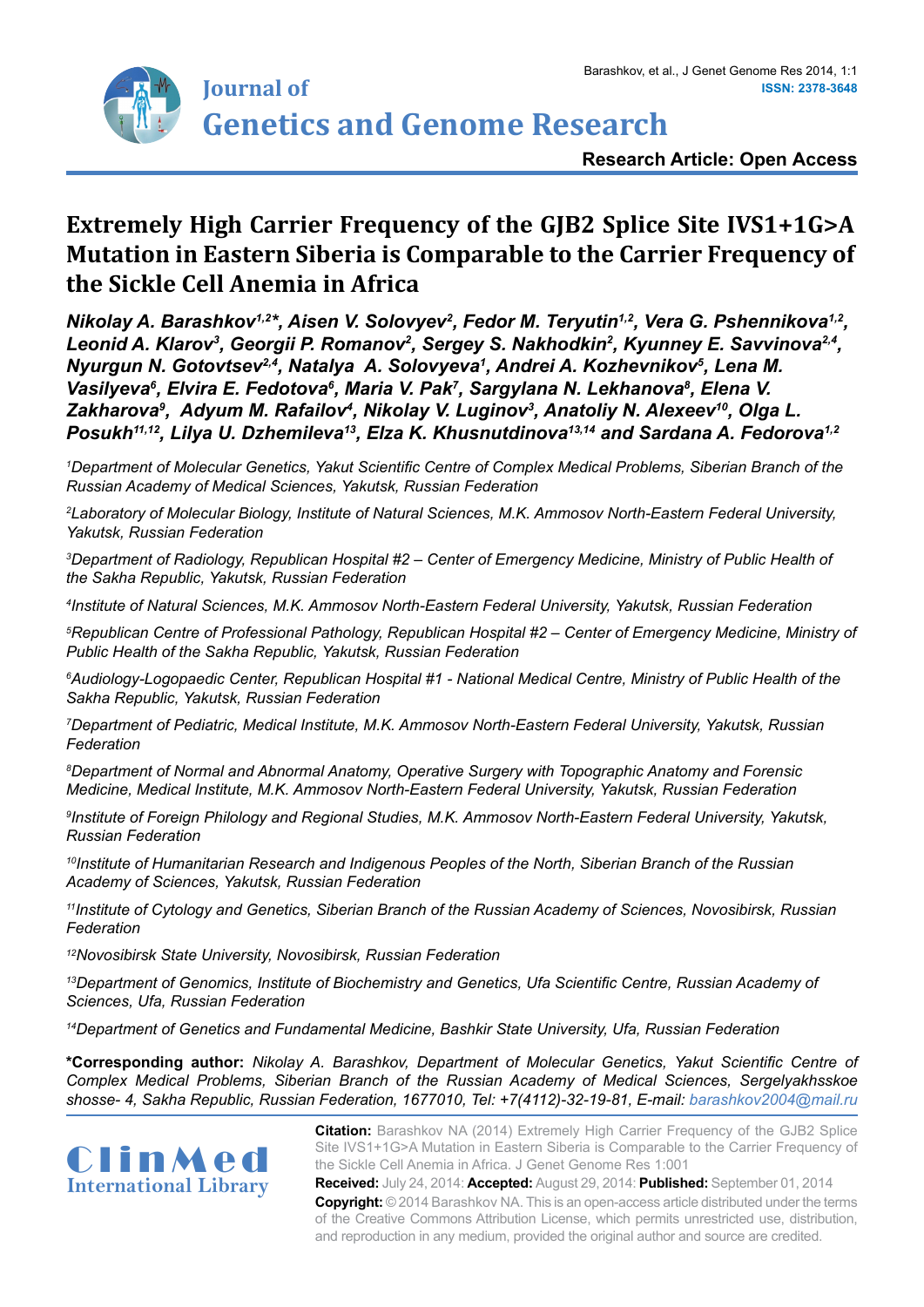#### **Abstract**

This study presents data on the carrier frequencies of IVS1+1 G>A mutation in *GJB2* gene, causing by autosomal recessive form of deafness among various ethno-geographical groups of Yakut population and in a random sample of the Yakuts. 350 DNA samples of hearing individuals from various ethno-geographical groups of Yakut population: Central (n=60), Vilyui (n=60), Northern (n=60) and random samples of Yakuts (n=170) were obtained from the DNA Bank of the Department of Molecular Genetics of Yakut Research Center of Complex Medical Problems of RAMS (Yakutsk, Russian Federation). The average carrier frequency of IVS1+1G>A mutation in Yakut population (n=350) detected was - 10.3%. Extremely high carrier frequency of the splice site IVS1+1G>A mutation in *GJB2* gene in the Yakut population is comparable to the carrier frequency of the sickle-cell anemia in Africa, which may indicate a possible selective advantage of carriers of this IVS1+1G>A mutation in subarctic climate

#### **Keywords**

Autosomal recessive deafness 1A, Eastern Siberia, Sickle-cell anemia, Africa

#### **Introduction**

Recently, it was found that Eastern Siberia, subarctic part of Russia, is the region with the most extensive accumulation of the IVS1+1G>A mutation in the world. As a result of founder effect in the unique Yakut population isolate (Asian background population) [[1](#page-2-0)].

The extremely high carrier frequency of IVS1+1G>A mutation (11,7%) from six investigated populations (Yakuts, Dolgans, Evenks, Evens and Yukaghirs), has been found in Yakut population. The age of mutation was estimated to be approximately 800 years. These findings characterize Eastern Siberia as the region with the most extensive accumulation of IVS1+1G>A mutation in the world as a result of founder effect [\[1\]](#page-2-0).

However, this extreme rate of carrier frequency could be due to the effect of the sample, as to calculate the carrier frequency was used by two ethno-geographical (Central and Vilyui) groups of Yakuts.

The aim of this study is to analyze of the carrier frequency of the IVS1+1G>A splice site mutation in the extended community sample of the Yakuts, involving northern ethno-geographical groups and random sample of the Yakuts.

# **Material and Methods**

# **Sample**

350 DNA samples of hearing individuals from various ethnogeographical groups of Yakut population: Central (n=60), Vilyui (n=60), Northern (n=60) and random samples of Yakuts (n=170) were obtained from the DNA Bank of the Department of Molecular Genetics of Yakut Research Center of Complex Medical Problems of RAMS (Yakutsk, Russian Federation).

The genomic DNA was extracted from lymphocytes of peripheral blood. Amplification of the coding exon 2 and flanking intronic regions was performed using the following primers: Сx26A-U/ Cx26U-L (F 51 -TCT-TTT-CCA-GAG-CAA-ACC-GC-3, R 51 -GAC-ACG-AAG-ATC-AGC-TGC-AG-31 ) (285 bp) [[2](#page-2-1)], Cx342U/Cx739-L (F 51 -AGG-CCG-ACT-TTG-TCT-GCA-ACA-31 , R 51 -GTG-GGC-CGG-GAC-ACA-AAG-3<sup>1</sup>) (415 bp), [[11\]](#page-2-2) 5<sup>1</sup>-TAT-GTC-ATG-TAC-GAC-GGC-T-31 , 51 -TCT-AAC-AAC-TGG-GCA-ATG-C-31 (239 bp) [\[3](#page-2-3)]. Amplification of the noncoding exon 1 and flanking intronic regions was performed using primers Ex1-F/Ex1-R (F 51 - CCG-GGA-AGC-TCT-GAG-GAC-31 , R GCA-ACC-GCT-CTG-GGT-CTC-31 ) with the addition of 10% Betaine (Sigma, USA) [[4\]](#page-2-4). The products of PCR were subject to direct sequencing using the same primers on ABI PRISM 3130XL (Applied Biosystems, USA).

#### **Ethics approval**

All testing procedures were conducted with a written informed consent signed by parents. This work was approved by the local <span id="page-1-0"></span>**Table 1:** Carrier frequency of the IVS1+1G>A mutation in *GJB2* gene in Yakut population (Eastern Siberia).

| <b>Population</b>         | Number of<br>heterozygotes/<br>examined<br>samples | Carrier<br>frequency | 95% CI      | <b>References</b> |
|---------------------------|----------------------------------------------------|----------------------|-------------|-------------------|
| Yakuts<br>(Central)       | 8/60                                               | 0,133                | 0,070-0,242 | 11                |
| Yakuts<br>(Vilyuy)        | 6/60                                               | 0,100                | 0.047-0.202 | 11                |
| Yakuts<br>(Northern)      | 5/60                                               | 0.083                | 0.037-0.181 | This study        |
| Yakuts<br>(random sample) | 17/170                                             | 0.100                | 0.064-0.154 | This study        |
| Yakuts (total)            | 36/350                                             | 0,103                | 0,075-0,139 | This study        |

bioethics committee at the Yakut Research Center of Complex Medical Problems of Siberian Branch of the Russian Academy of Medical Sciences (Yakutsk, Protocol 16, on April 16, 2009).

#### **Results and Discussion**

This study presents data on the carrier frequencies of IVS1+1G>A mutation in *GJB2* gene, causing by autosomal recessive form of deafness among various ethno-geographical groups of Yakut population and in a random sample of the Yakuts. In a sample of northern ethno-geographical groups of Yakuts were found 5/60 heterozygotes for the IVS1+1G>A splice site mutation in *GJB2* gene, carrier frequency - 8,3% [\(Table 1](#page-1-0)). The average carrier frequency of IVS1+1G>A mutation for all population samples Yakuts – 10,3%. In a random Yakut sample was found 17/170 heterozygotes, carrier frequency  $-10,0\%$  [\(Table 1\)](#page-1-0).

The carrier frequency of IVS1+1G>A in the northern ethnogeographical group and in a random sample of the Yakuts are consistent with previously registered (11,7%) extremely high values of carrier frequency of IVS1+1G>A mutation in Yakut population [[1](#page-2-0)]. The lower rate of mutation carriers in the northern group of the Yakuts (8,3%) compared with Vilyuy (10,0%) and Central (13,3%) groups is consistent with the results of haplotype analysis in which the most highest diversity of IVS1+1G>A haplotypes was found in the Central and Vilyuy subpopulations of Yakuts (excluding of the Yakutsk city), indicating that the expansion of mutant chromosomes on the territory of the Sakha Republic had started from the Lena-Amga interfluves area (Central district) [[1](#page-2-0)]. Extremely high carrier frequency of the splice site mutation IVS1+1G>A in Yakuts (8,3-13,3%) living in Eastern Siberia in conditions of extreme continental climate can be explained not only by stochastic factors in the population dynamics and founder effect, shown earlier using different systems, such as STR-[\[1](#page-2-0)], and SNP-markers [\[4\]](#page-2-4). The selective advantage of heterozygous carriers of pathological alleles inherited autosomal-recessive disease known from classic example of sickle- cell anemia [\[5\]](#page-2-5), common in Africa, South and South-East Asia (not uncommon in the Middle East and southern Europe) [[6](#page-2-6)[,7](#page-2-7)], as well as in the America [\[8\]](#page-2-8). Geographic stratification of the sickle-cell indicating an extremely high frequency of this disease near the equator [[9](#page-2-9)], and evidence of the genetic adaptation of human populations to other common diseases in these regions - malaria [\[10\]](#page-2-10). The findings of the extremely high prevalence of mutations in the *GJB2* gene splice site in Eastern Siberia (in some sub-populations of the Yakuts to 13,3%) is comparable with the frequency of heterozygous carriers of sickle cell anemia in Africa (HbS allele), where the carrier frequency of HbS allele was higher than 10% registered only in certain areas, sub-Saharan Africa [\(Figure 1](#page-2-11)) [\[11\]](#page-2-2). Extreme values of the frequency of heterozygous carriers of a mutation IVS1+1G>A *GJB2* in the gene in Yakut population may indicate a possible selective advantage of carriers of this mutation in a subarctic climate [[12-](#page-2-12)[14](#page-2-13)].

# **Acknowledgements**

We thank all patients and blood sample donors who have contributed to this study. This study was supported by the Russian Foundation for Basic Research (12-04-00342-а, 12-04-98520-r\_vostok\_a, 12-04-31230-mol\_a, 14-04-01741\_A),